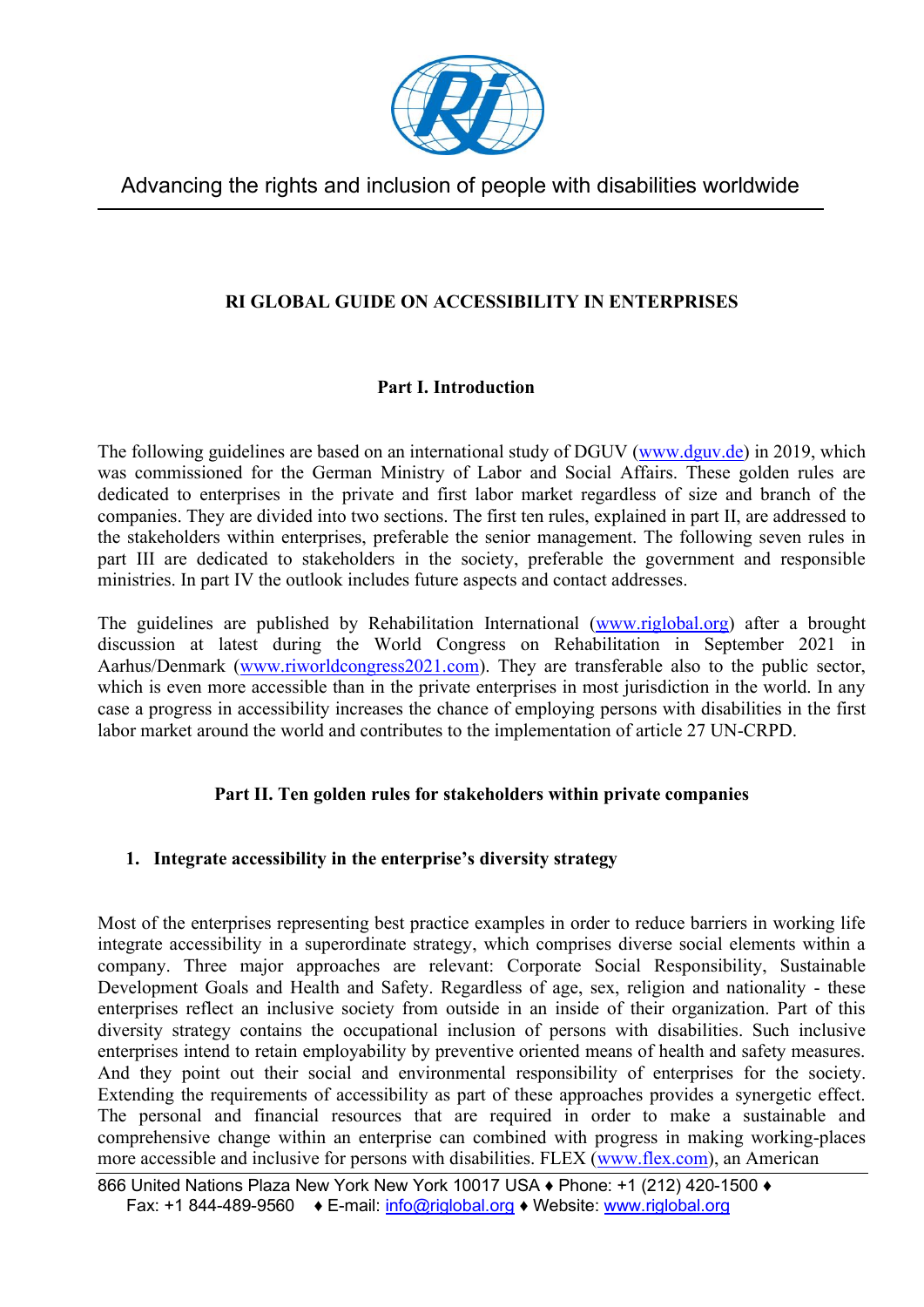

 enterprise in China, represents one of these kind of best practice companies in the world. They integrate a sheltered workshop, which in most countries are provided outside of enterprises, within their own company: Inclusiveness pure!

### **2. Convince the top management to consider inclusion as a business case**

 Regardless of bigger and smaller enterprises the support of the top management in companies is one of the key-factor when it comes to formulating a proper enterprise's structure in order to tackle accessibility in a holistic manner. The understanding of accessibility as part of a business case and not disability in their role as employees, experts and customers. Retaining the employability and the satisfaction of skilled workers cause a return on investment in many countries. Costs for providing accessible working conditions for workers with special needs are efficient related to the outcomes, especially for these enterprises which are working with clients in the private services sector. Around accessible infrastructure than the workers. Lloyds Banks Group, an English Bank like other banks and insurance companies worldwide, represents one of the best practice examples by using a strategy of only as a charity approach encourages entrepreneurs/top managers to tap the potential of persons with 20 per cent of the population in each country, including elderly persons, is disabled and need the same providing workplace accommodation using the expertise of an external service provider [\(www.microlinkpc.com\)](http://www.microlinkpc.com/).

#### **3. Collaborate with competent external service providers**

 Particularly small and medium enterprises might not be able to provide the expertise and manpower needed to approach a successful inclusion and accessibility progress in a holistic manner. Therefore, solving their challenges. Especially some characteristics of disabilities need a specific support from outside like persons with psycho-social disorders/mental diseases, whose behavior seems strange for colleagues without knowing the symptoms and who need sheltered working conditions for being included in an accessible open labor market. Shekulotov [\(www.s-tov.org.il\)](http://www.s-tov.org.il/), an enterprise using a comprehensive service concept for these disability group in Israel, represents a best practice example, external service providers might be an option to get the support for enterprises required. Based on their experiences and their resources, external service providers could assist mainly small and medium enterprises both in identifying barriers in the operational processes or the working environment and in which could be transferred in other enterprises/countries.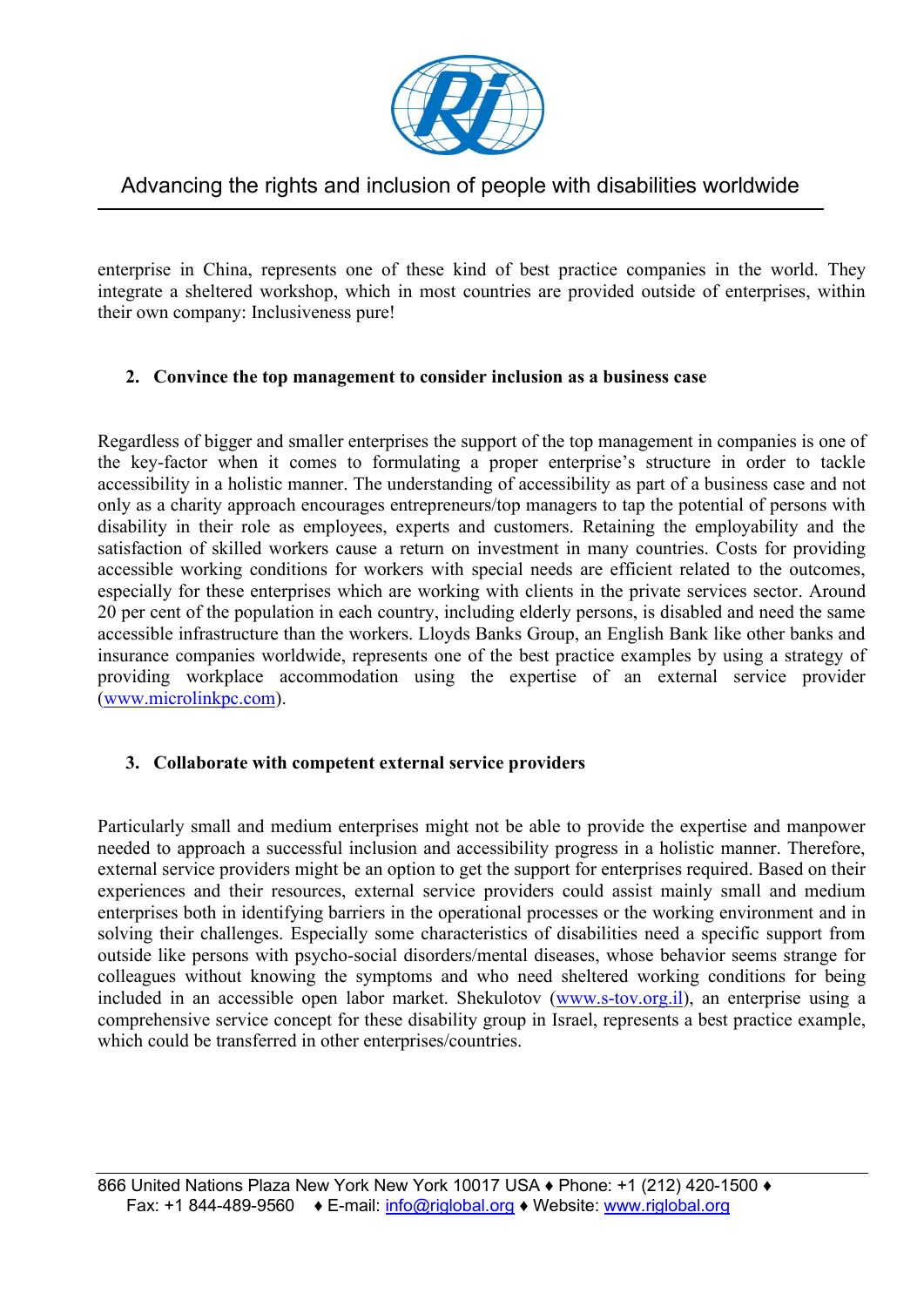

### **4. Create a position for a person in charge for accessibility**

 structures and the determination of responsibilities in order to mobilize personal and financial resources as well. Setting up a position on the top management level helps to include the matter of in any kind of the decision process in a company, it will avoid or reduce the need of reasonable adjustments in a single case in a later stage, what makes investments more efficient. Scandic [\(www.scandichotels.com\)](http://www.scandichotels.com/), a hotel chain based in Sweden, appointed one expert in a high ranked position in order to care for accessibility and accommodate working surroundings in the hotel buildings for a long time. In all enterprises with more than five severe disabled workers at least one representative should be elected as member of the work councils, a participation tool in Germany. Promoting accessibility in enterprises does not work out by initiating merely single initiatives or shortterm campaigns. Making a profound improvement within enterprises requires the implementation of accessibility in the decision-making process from the very early beginning. If accessibility is included She/he is responsible for all disability-related issues at work including accessibility.

#### **5. Initiate awareness-raising trainings for senior management and colleagues**

 In-house events, where top managers get the chance to share best practices and existing experiences in uncertainties endanger the performance of the entire company and the goal of being inclusive. Personal experiences and open dialogues create an atmosphere where close collaborations are a sheltered and interactive space, reduce stereotypes against persons with disabilities and illustrate the potential that comes along with persons with disabilities. The conviction of the top-management is important, but the understanding of the workforce is at least equally important, especially of colleagues who work directly with persons with disabilities. Misunderstandings, prejudices or enhanced. Lots of service providers from outside, like using disabled persons as teachers, can raise and change an internal awareness of the productiveness of persons with disabilities by breaking down barriers. Capgemini [\(www.capgemini.com\)](http://www.capgemini.com/), a French consulting firm in private businesses in Krakow/Poland, is one of them cooperating closely with the Krakow university.

#### **6. Involve persons with disabilities in fundamental decision-making processes**

 Nothing about us, without us! This global slogan started during the legislative process of CRPD. It is inevitable having the perspective of persons with disability included in all decisions which provide services for workers with disabilities in a company. In order to improve accessibility within enterprises and to make decisions about the improvement of employment of persons with disabilities, the experience and expertise of the respective persons must be included. This kind of peer-approach also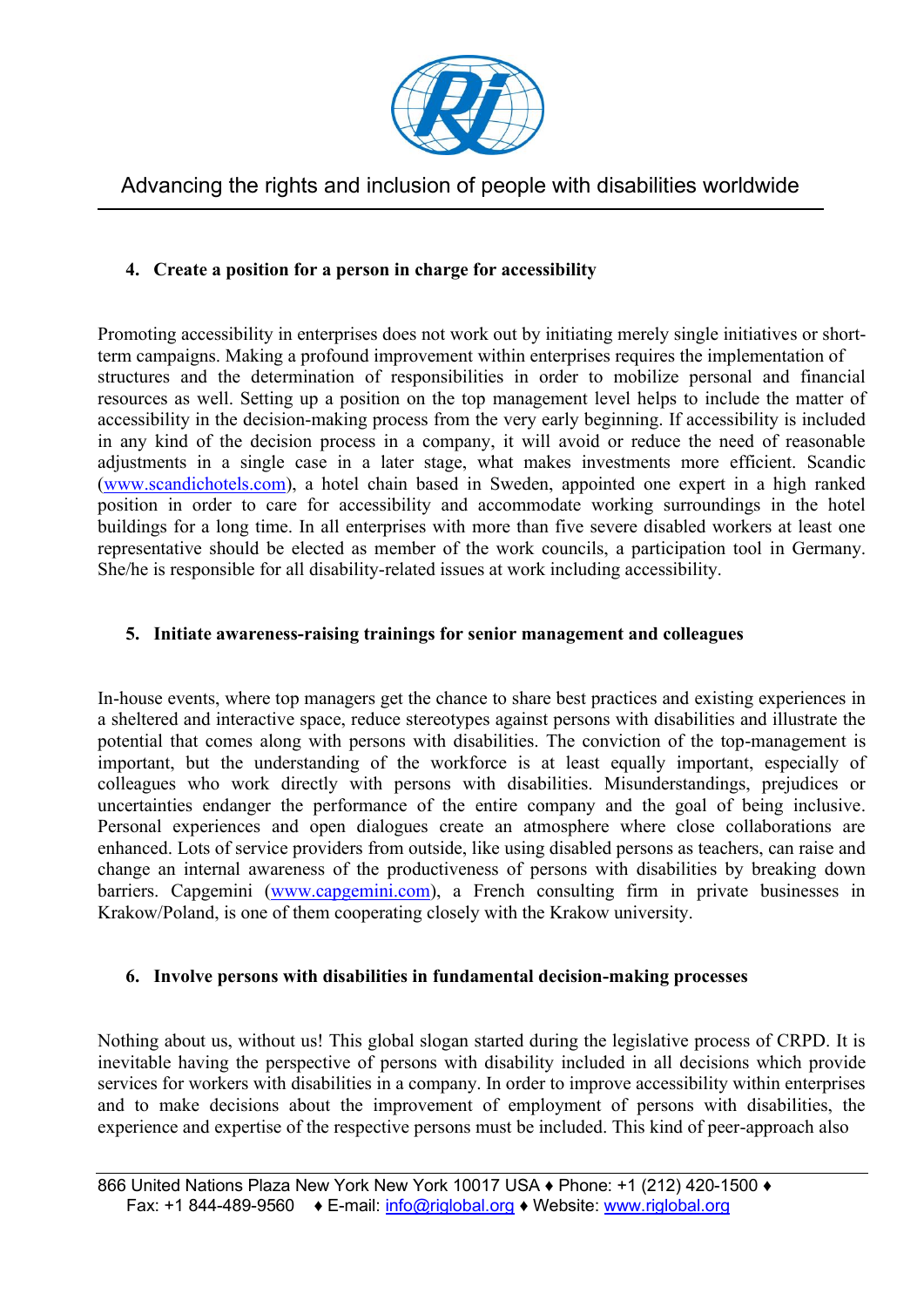

respect to the previous golden rule 5. Fond-Deystvuv [\(www.fond-deystvuy.ru\)](http://www.fond-deystvuy.ru/), a service provider in Russia, trains employees in various enterprises how to manage the communication for example with The helps by educating colleagues to understand the needs and abilities of their disabled co-workers with blind or deaf co-workers so successful, because the trainers themselves are blind or deaf. American firm in China (Zhuhai), Flex (see above 1), employs a special team with knowledge in sign language as part of its own staff, who knows the needs of stakeholders within this enterprise.

### **7. Utilize technical innovations to create new forms of working**

 fields for persons with disabilities, particularly for people, who can work from home using their Therefore, the needs of persons with any kind of limitation has to be considered in order to avoid the creation of new barriers. One of those best practice enterprises was found in Malaysia: Genashtim Technical innovations, especially electronic communication equipment, can open up new business accessible and familiar living conditions. Of course, technical innovations bring also risks to persons with disability and that is why the utilization of those innovations has to be deliberated well. Otherwise, technical innovations often are supposed to reduce structural barriers in buildings. [\(www.genashtim.com\)](http://www.genashtim.com/). It represents a firm, which systematically hire persons with disabilities and provides an inclusive communication among employees in order to avoid segregation and isolation for those, who work from home. By taking this challenge into account tele- and homeworking can easily increase the number of accessible working places and the rate of employed persons with mostly mobile limitations. This kind of digital working from home has been obvious for many persons around the world during corona-pandemic since 2020.

#### **8. Re-design business processes with the help of consultants**

 consultancy. Traditionally experts from unemployment agencies are knocking at the door of a company to ask for hiring a person with disabilities. Since some years the Inclusive Unemployment Agency in Netherlands (UWV) started a paradigm-shift [\(www.uwv.nl\)](http://www.uwv.nl/). Well trained experts open the door of enterprises, mostly in the health care sector like hospitals, to offer concrete methods to analyze the workflow. The goal: Breaking down barriers that arise from not suitable tasks by fitting to the assigned to the original task description. Furthermore, employers' benefit from this new method of finding accessible workplaces as well since tasks are conducted in a more efficient way, whereby additional resources for skilled workers arise. The evaluated result: More unexpected workplaces can be delivered for persons with disabilities for increasing their employment rate with a high rate of Analyzing and streamlining business processes within enterprises is usually not a common social personal needs. This might be an opportunity to relieve skilled workers from tasks that are not acceptance by the staff.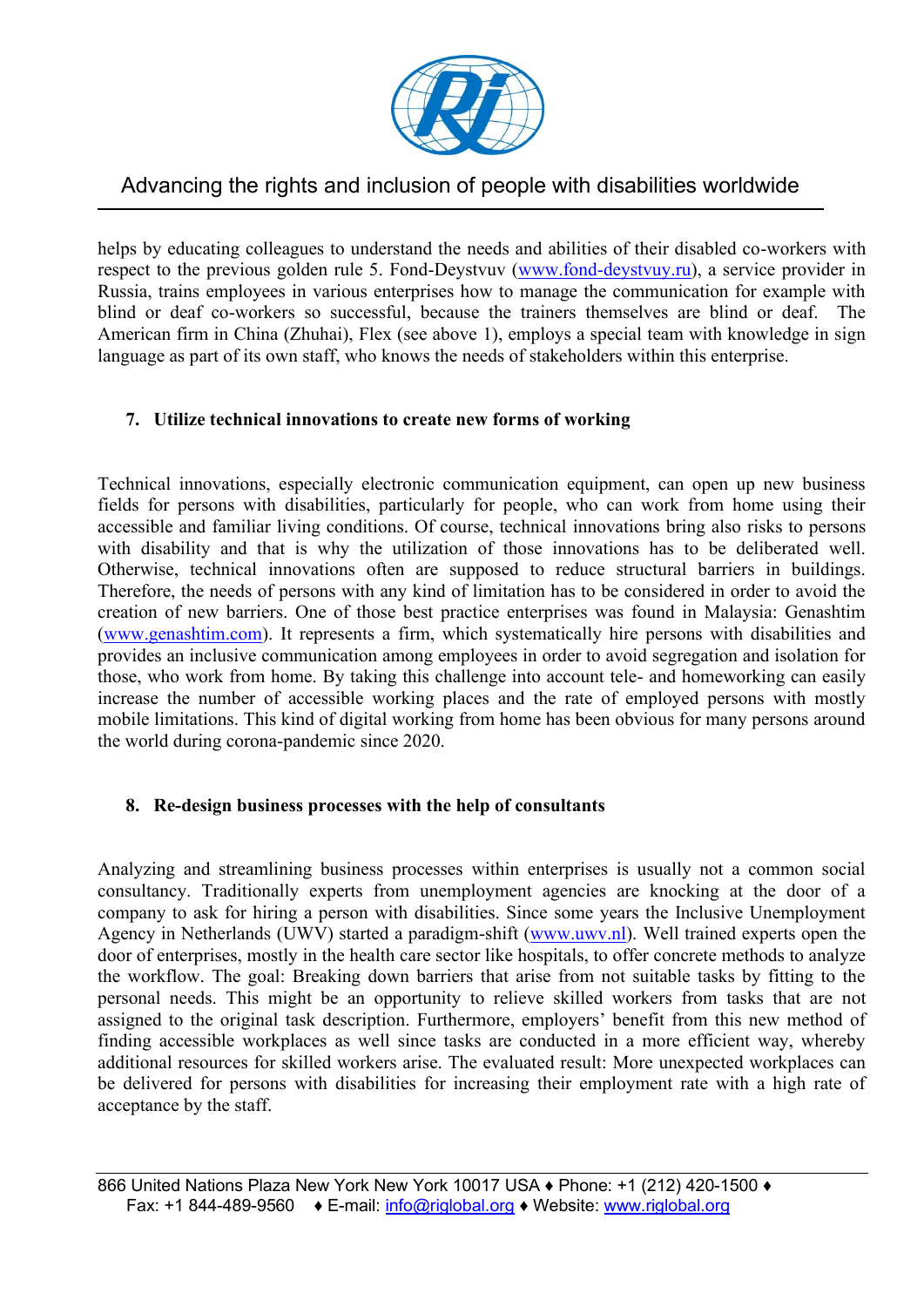

### **9. Define accessibility by determining criteria and assess the status quo**

 locate them in each of the companies with specific conditions. Therefore, it is helpful to define criteria and concrete measures based on it. Assessing the status quo facilitates the creation of a concrete action defining the status quo and the defining the concrete measures by using a project management no progress in accessibility at working-places in a company can be evaluated. The DGUV, a private umbrella organization of work accident insurers in Germany [\(www.dguv.de\)](http://www.dguv.de/), as well as other In order to break down barriers affecting persons with disability in the private sector, it is important to that assist in identifying potential barriers and in determining the status quo in order to formulate goals plan in accordance with the superordinate strategies mentioned above in golden rule 1. Without enterprises in Germany provided and published such an action plan for making their engagement in accessibility transparent, measurable, and sustainable. An overview in German language: [www.einfach-teilhaben.de.](http://www.einfach-teilhaben.de/)

#### **10. Use experiences of other enterprises in a structured exchange**

 In order to face these challenges, it needs a common approach, which has to be in alignment with the initiated. Based on the experience made in the past, it is supportive to have an initiator or moderator, of enterprises could also be the actor and initiator of those events and ensure an exchange on a regular  $in$ Exchanging good measures and best practices worldwide is a great opportunity to benefit from existing experiences in a multi-professional way. Creating and promoting accessibility in enterprises is a cross-sectional task which demands the effort and the perspective of economy, politics and society. interests of various stakeholders. Multi-professional events that allow and encourage open discussions providing a frame which attracts enterprises by speaking their language, is a format which needs to be who is independent and covers the responsibility of the required organization. However, an association basis. MyAbility in Austria [\(www.myability.org\)](http://www.myability.org/), initiated by the Essl-Foundation [\(www.esslfoundation.org\)](http://www.esslfoundation.org/), brings employers together nationally and collects inclusive projects provided by an bi-annual international award [\(www.zeroproject.org\)](http://www.zeroproject.org/).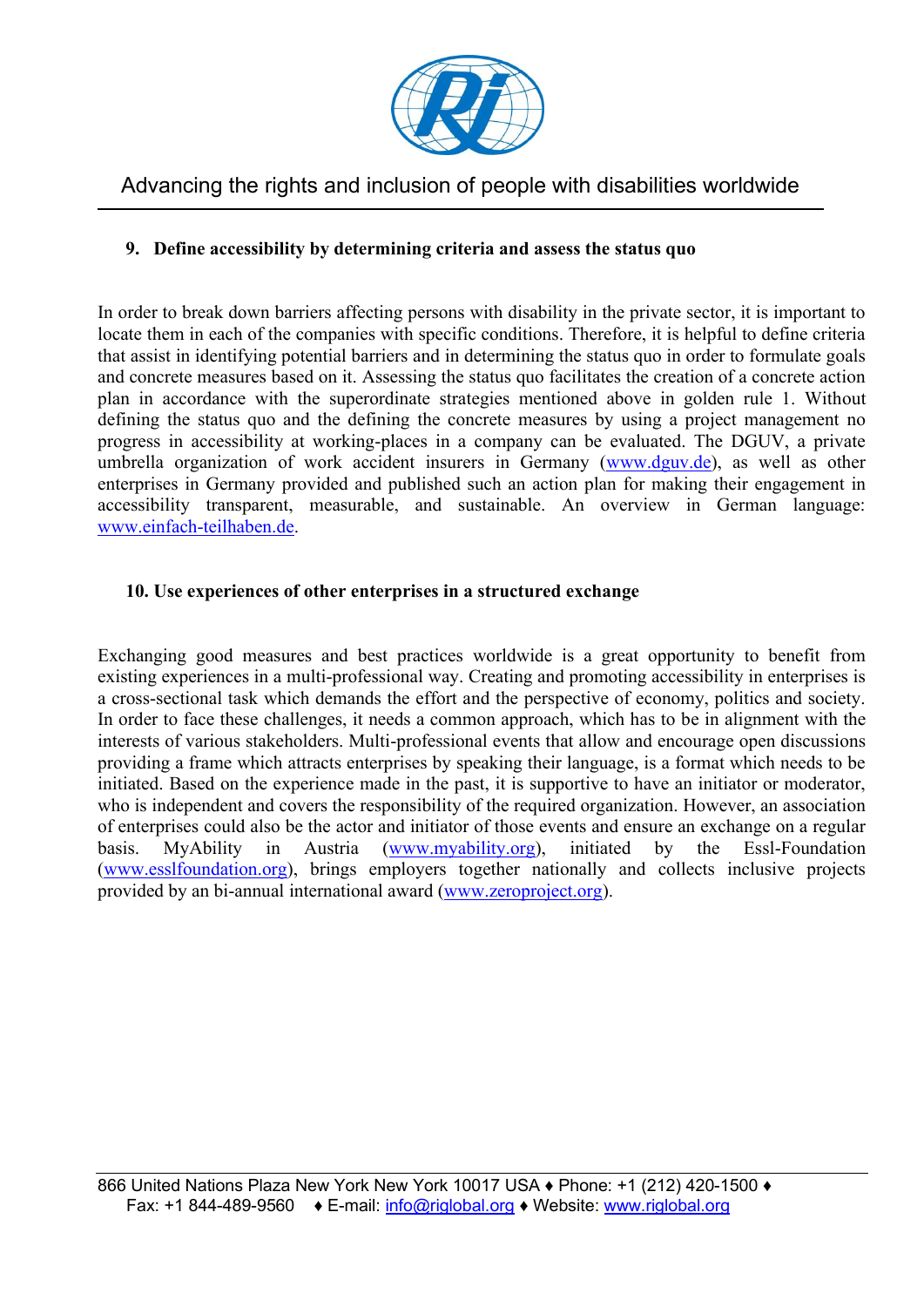

## **Part III. Golden rules for governments and civil societies to promote accessibility**

## 1. **Assure foresighted legislation for general accessibility**

 discriminating access to the employment of persons with disabilities will be realized. There are several legal options for making enterprises liable for accessibility, for example for realizing the European Accessibility Act in European countries. A first comparative legal study for selected jurisdictions has IV). Anyway, a preventive, systematic and foresighted strategy to make enterprises more accessible working places used by nearly all countries in the world, mostly supported by social welfare/security institutions, must be overcome in the future. The change of jurisdiction and investing money in this Accessible working environment in the private business is a human right and a condition for prosperous countries. Without accessibility in the working world, no real inclusive society and no antibeen designed by Dr. Delia Ferri (Ireland), available by the contact person of these guidelines (part should generally be preferred instead of investments in single cases based on the most frequent used legal term "reasonable accommodation". This backward-oriented step-by-step progress in accessible kind of infrastructure is necessary for modern countries.

## **2. Lift enterprises in the focus of action as recipients of social welfare/security**

 Enterprises act mostly in the shadow of social services, which are dedicated nearly always to individuals with disabilities. Enterprises should be lifted in the center of a federal and cross-ministry action plan conducted by the government in collaboration with social partners, like employers´ associations and, if available, trade unions as well as service providers in social welfare. Regional and local administrations should start best-practice models for a consensus-based approach by searching among groups of employers and disabled persons deliver the soil for a fruitful awareness raising process. The responsibility of institutions for health and safety at working places accepted by enterprises mostly in any part of the world can be used as an opener for an advanced progress of for win-win-situations for enterprises and the population. Ministries must collaborate mutually, like the ministry of Social Affairs with the Ministry of Labor and Economics. Additional joint agreements accessibility in the working-life.

#### **3. Encourage enterprises through incentives**

 especially in the private service business, where services must be accessible not only for the Do not let enterprises stay alone for investing in accessibility. Accessibility is a return on investment, employees but also for the customers. Mostly 20 % of the costumers are older and disabled. In some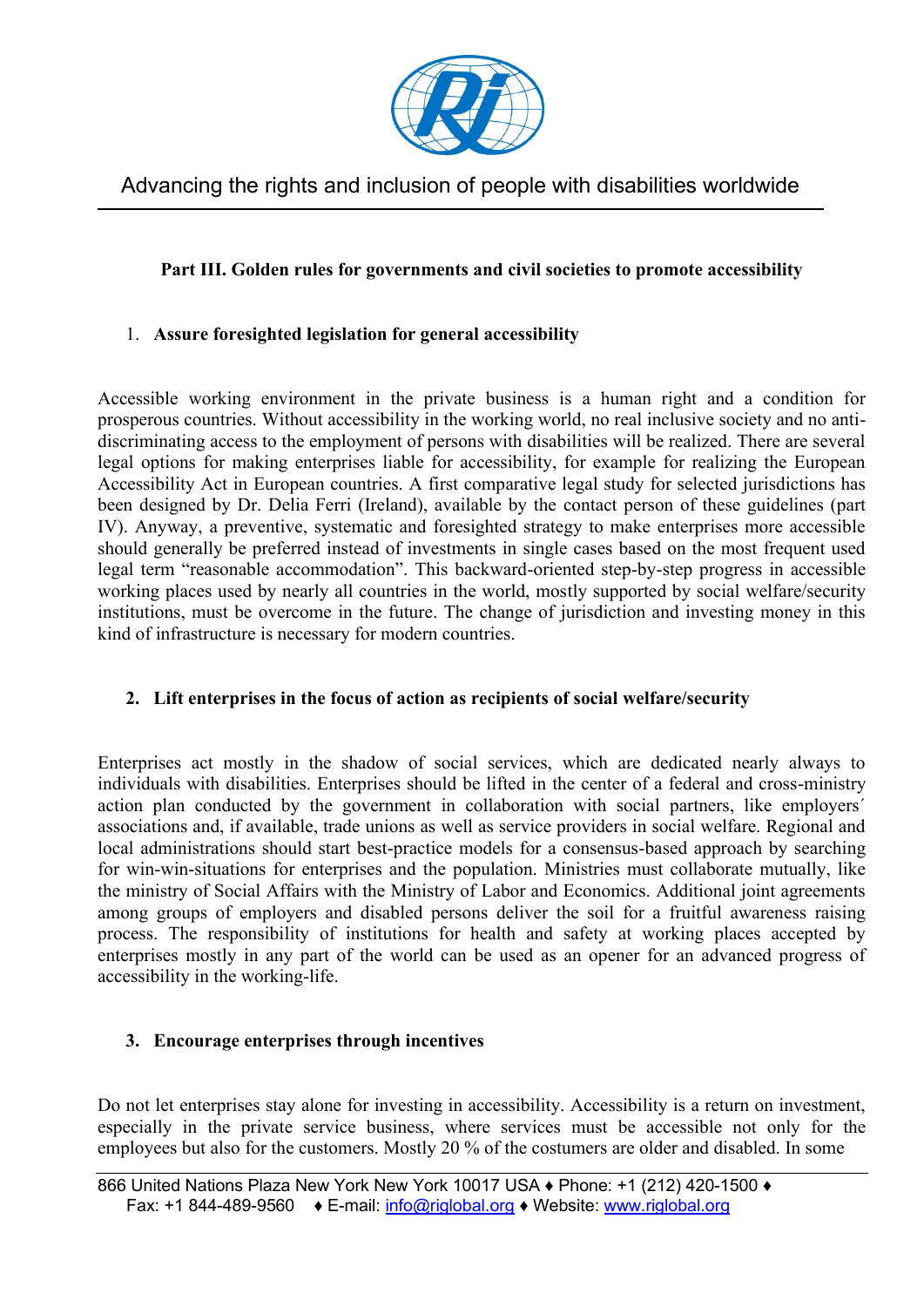

 punished by paying a sum of money in a kind of a state fund. This tool provides an approach aiming to increase the employment rate of persons with disability. Despite quota, there are still a lot of encouraging enterprises through financial incentives like tax benefits and other state subsidies initiate a paradigm shift from punishment towards positive-based activities within enterprises. This jurisdiction enterprises, which do not fulfil the quota of employment of persons with disabilities, are enterprises not employing the legal-based number of persons with disability worldwide. Therefore, combined with an enterprise-ranked system like in U.S.A. [\(www.disabilityequalityindex.org\)](http://www.disabilityequalityindex.org/) can approach underlines the value of accessibility as a business case (see part II 2).

## **4. Provide enterprise-centered experts in accessibility**

 persons accompanying the journey of being accessible and inclusive. Most employers face a lack of opportunities when it comes to creating and financing accessibility. Governments should care on the kind of one-stop-shop service helps to overcome a fragmented social welfare system and interfaces. A need of an additional tool for the employment of persons with disability is obvious: Efforts in or rehabilitation must fulfil the needs and speak the language of the enterprises. These but also to ask for chances of a re-design process within enterprises (see part II 8) for breaking down barriers and creating new jobs for persons with disability. The universities must be convinced to offer Most of the employers worldwide communicate the need of professional support and concrete contact provision of qualified experts serving in or for the enterprises and establish a strategy of a closer consulting and managing accessible issues by using a concrete contact person for enterprises. This qualifying them for the first labor market remain very important. Additionally, experts in accessibility experts/managers need skills not only in order to advertise persons with special abilities to employers, and expand more competence centers in accessibility issues for enterprises.

#### **5. Create systematical designed cooperation among enterprises**

 external service providers assist in establishing and formalizing collaborations. The practice rehabilitation and participation is particularly valuable for enterprises and saves resources of enterprises as well. A national and regional platform of exchange of experiences for accessible enterprises can offer solutions for other enterprises. Sharing best practices and talking about good might be inspiring for other companies as well mostly within the same industrial branch. Learning Legal tools such as agreements or cooperation contracts between enterprises and foundations or worldwide proved that external experiences and expertise coming from various actors involved in experiences in a multi-professional setting can raise awareness in terms of accessibility and inclusion. Getting showcased and demonstrated how competitors tackle issues and challenges in this context from each other and talking to persons who face similar tasks is a great way to extend the own horizon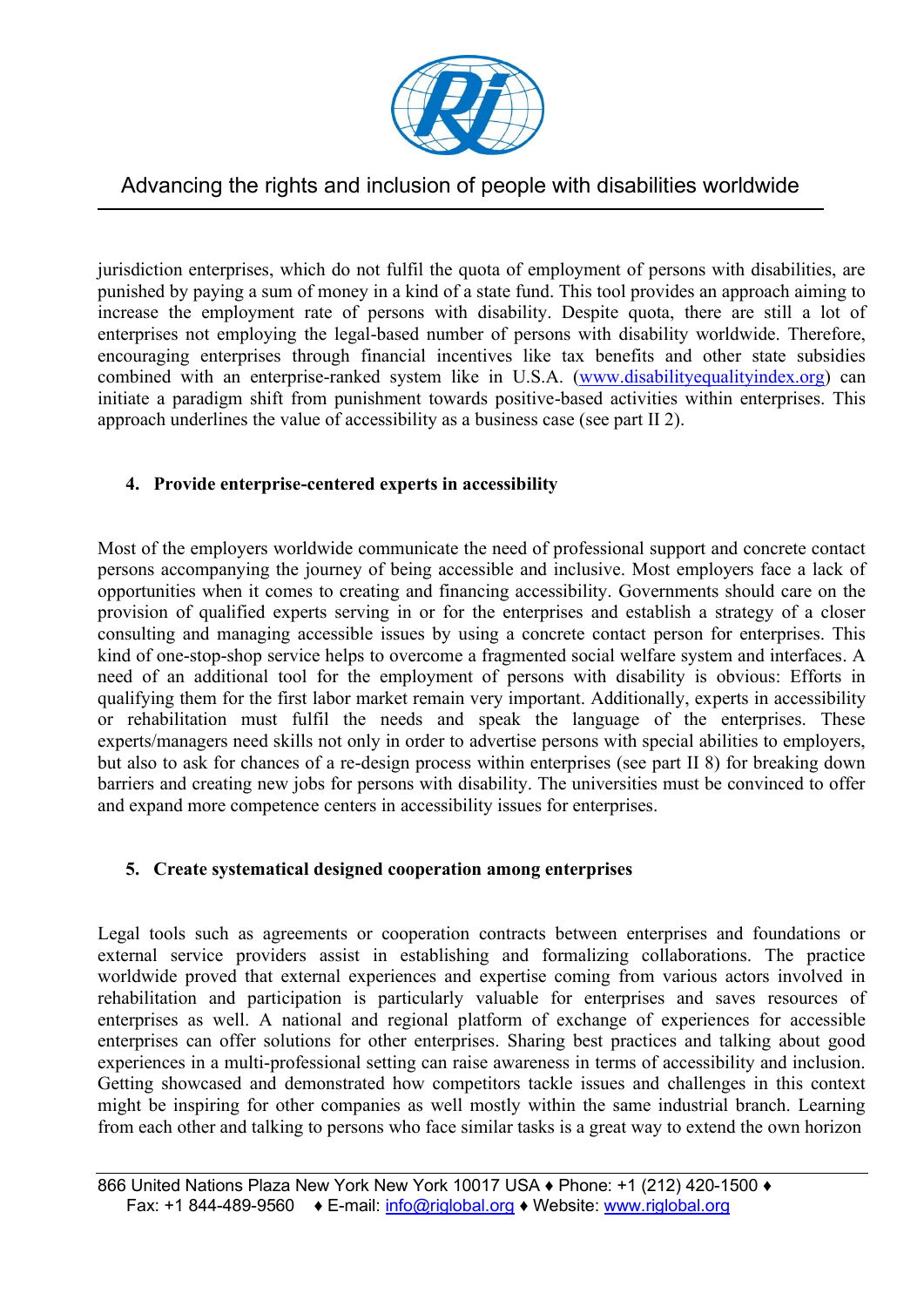

 and to build up new notions. Beside the conviction of the management, the understanding and awareness of the entire workforce is important as well.

### **6. Find methods towards an open-minded society by long-term campaigns**

 different levels. Hence, it is crucial to establish structures and appoint experts dedicated to chase this goal. Initiating a paradigm shift in people's mind of a country is an action that would not work out over night by adopting one single initiative. In the opposite, it is a long-term process, where all actors affected need to be involved to include various views and built up a holistic plan, which must be paid by a multi-stakeholder concept, accompanied by a state-enterprise taskforce and be evaluated after a certain time-period - based on analyzing the situation of accessibility in the business sector in a country from the very beginning of a plan. By the way: Consulting firms in economic issues, like KPMG or other global players, should implement accessibility as a cross cutting topic in the Raising awareness and reducing prejudices are long-term aims that require broad-spread campaigns on consultation to their enterprise-clients. Training the top-management how important accessibility is for their economic success brings additional awareness in countries´ campaigns.

#### **7. Use the potential of worldwide experiences and ideas**

 strategies. This platform must be established mainly by the state and additionally by civil society other countries. Best practice example: Germany started the international study (see part I), which examples are value also for other enterprises in various countries regardless of different culture and Implementing the article 32 UN-CRPD, which focus on the duty of international cooperation, means to offer a national platform of international experiences of accessible enterprises and government organizations. All existing national events dealing with innovations within enterprises and congresses of social welfare and social service providers must enriched by some examples of good practices in began in 2018 and finished in 2019, with the goal of finding enterprises and strategies worldwide not as comparison, but in order to copy some appropriate results for enterprises located in Germany. These jurisdiction.

#### **Part IV. Outlook**

 only in public transport or dwelling houses, but also in accessible worksites, where disabled and older Might these golden rules contribute to some more enterprises and states to invest in accessibility not persons find jobs easier than by facing lots of obstacles. Barrier-free working places realize an inclusive working life in an inclusive society. Not only employers are responsible for providing